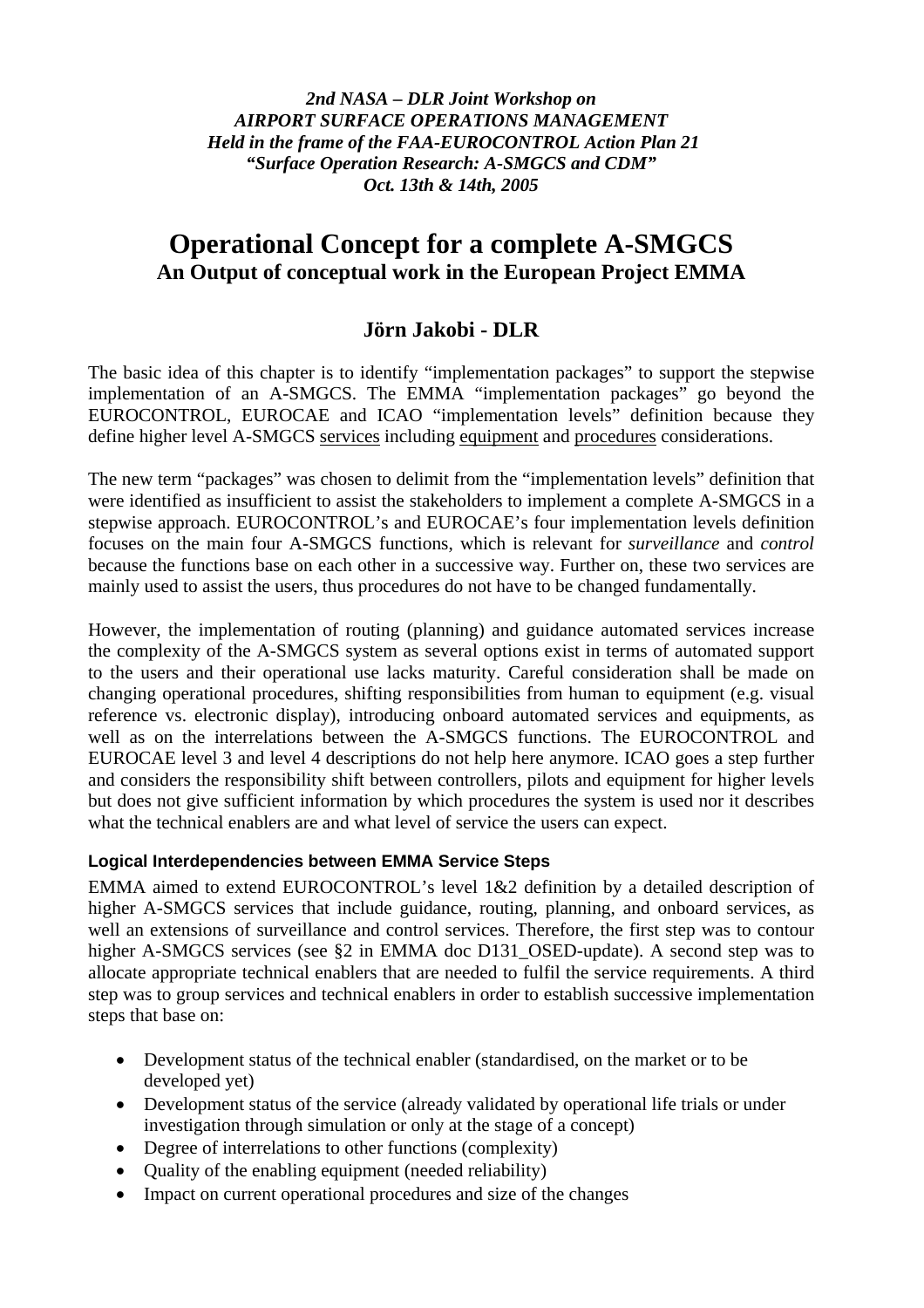• Cost/benefit considerations

The individual steps for each A-SMGCS service, which were agreed among EMMA partners<sup>[1](#page-1-0)</sup>, can be found in chapter 2 of the EMMA OSED document (D133u\_OSED-update). The objective of this chapter 5 is to map such individual implementations steps to the proposed implementation packages. Such individual service steps shall not be considered in isolation but their interdependencies as well as the required technical enablers need to be considered. For instance, there is no value to implement a "route deviation conflict alerting" function when the taxi route is not known to the alerting function, that is, a routing function has to be implemented first.

[Figure 1](#page-1-1) attempts to depict the arrangement of individual steps for each A-SMGCS service in a logical order. The services are arranged to the main users: ATCOs, Flight Crew, and Vehicles Drivers. Concerning ATCOs the services comply with the main A-SMGCS functions: surveillance, guidance, routing, and control. Flight Crews and Vehicles Drivers receive an onboard service by different characteristics (more details to the services in the EMMA document D133u\_OSED-update).

|                                                                                                                                                                                                                                                                                                                                                                                                                                                                                                                                                                  |          | <b>Expected Steps to each Service</b>             |                                                        |                              |                                |                                                               |                               |                                      |                                                                   |                                         |                                    |     |
|------------------------------------------------------------------------------------------------------------------------------------------------------------------------------------------------------------------------------------------------------------------------------------------------------------------------------------------------------------------------------------------------------------------------------------------------------------------------------------------------------------------------------------------------------------------|----------|---------------------------------------------------|--------------------------------------------------------|------------------------------|--------------------------------|---------------------------------------------------------------|-------------------------------|--------------------------------------|-------------------------------------------------------------------|-----------------------------------------|------------------------------------|-----|
| <b>Surveillance</b>                                                                                                                                                                                                                                                                                                                                                                                                                                                                                                                                              |          |                                                   | S <sub>1</sub><br>id/pos<br>everything<br>manoeuvering |                              |                                | S <sub>2</sub><br>$S1 + id / pos a/c$<br>in the movement area |                               |                                      | S <sub>3</sub><br>$S2 + id / pos$<br>vehicles<br>movement<br>area |                                         |                                    |     |
| <b>Control</b>                                                                                                                                                                                                                                                                                                                                                                                                                                                                                                                                                   |          | C <sub>1</sub><br><b>Conflict Rwy</b>             |                                                        |                              | C <sub>2</sub><br>Conflict Twy | C <sub>3</sub><br><b>Plan Deviation</b>                       |                               |                                      |                                                                   | C <sub>4</sub><br><b>Conflict Apron</b> |                                    |     |
| <b>Guidance</b>                                                                                                                                                                                                                                                                                                                                                                                                                                                                                                                                                  |          | G <sub>1</sub><br>Manual switched ground guidance |                                                        |                              |                                |                                                               | G <sub>2</sub><br>Auto switch |                                      |                                                                   |                                         |                                    |     |
| <b>Routing</b>                                                                                                                                                                                                                                                                                                                                                                                                                                                                                                                                                   |          | R <sub>1</sub><br><b>Manual</b>                   |                                                        |                              | R <sub>2</sub><br>Semi-auto    |                                                               |                               | R <sub>3</sub><br>Auto<br>(planning) |                                                                   | R <sub>4</sub><br><b>ROP</b>            |                                    |     |
| <b>Aircraft</b>                                                                                                                                                                                                                                                                                                                                                                                                                                                                                                                                                  |          |                                                   |                                                        | A <sub>1</sub><br><b>AMM</b> |                                | A <sub>2</sub><br><b>Ground traffic</b><br>+ CPDLC            |                               |                                      |                                                                   | A <sub>3</sub><br><b>HUD</b>            | A <sub>4</sub><br>Auto<br>steering |     |
| <b>Vehicles</b>                                                                                                                                                                                                                                                                                                                                                                                                                                                                                                                                                  |          |                                                   | V <sub>1</sub><br><b>AMM</b>                           |                              |                                | V <sub>2</sub><br>Ground<br><b>Traffic</b>                    | V <sub>3</sub><br>Data link   |                                      |                                                                   |                                         |                                    |     |
|                                                                                                                                                                                                                                                                                                                                                                                                                                                                                                                                                                  | Timeline | 2005                                              |                                                        |                              |                                |                                                               |                               |                                      |                                                                   |                                         |                                    | (t) |
| Identification<br>id<br>Position<br>pos<br>Vehicle<br>veh<br><b>ROP</b><br><b>Runway Occupancy Planning</b><br>AMM<br><b>Airport Moving Map</b><br><b>HUD</b><br>Head-Up Display<br>S <sub>1</sub><br>Surveillance Service for ATCOs step 1<br>C <sub>1</sub><br>Control Service for ATCOs step 1<br>G <sub>1</sub><br>Ground guidance means Service for ATCOs step 1<br>R <sub>1</sub><br>Routing Service for ATCOs step 1<br>A <sub>1</sub><br>Onboard Services for Flight Crews step 1<br>V <sub>1</sub><br><b>Onboard Service for Vehicle Drivers step 1</b> |          |                                                   |                                                        |                              |                                |                                                               |                               |                                      |                                                                   |                                         |                                    |     |

<span id="page-1-1"></span>**Figure 1: Logical interdependencies between EMMA Service Steps** 

Switchable ground guidance means will not further supported with EMMA implementation packages. To install ground guidance means on an airport, which would meet the requirements for such a service, has been estimated as rather expensive without significant relation to its benefit. However, when switchable ground guidance means are already available at an airport

<span id="page-1-0"></span> $\overline{a}$ <sup>1</sup> Beside industry and R&D representatives there were representatives from ANSPs (ANS\_CR, ENAV, DSNA, AENA, DSF) and Airlines (CSA and DLH).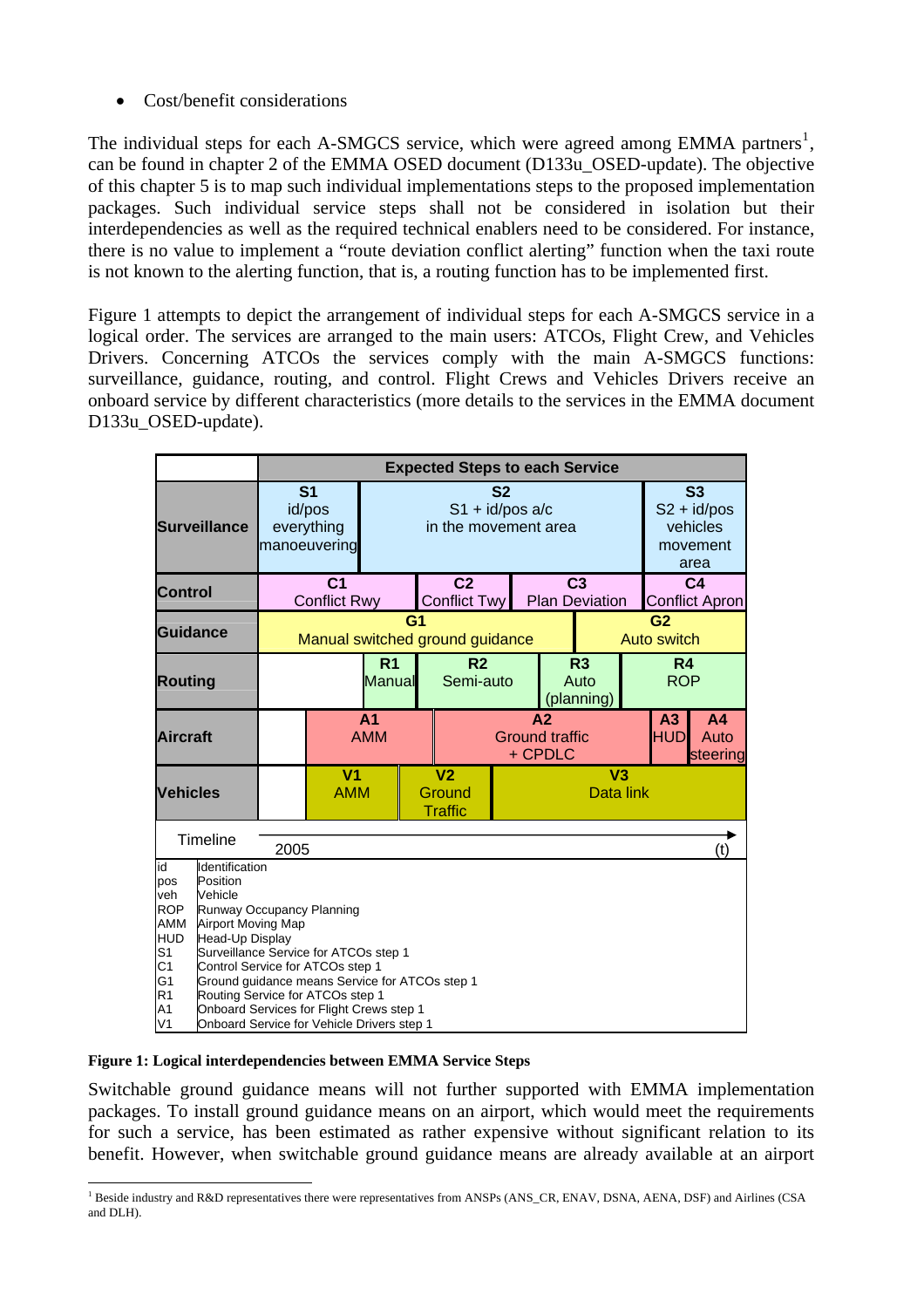(e.g. Heathrow), they should be considered as an additional A-SMGCS service (particularly useful with unequipped aircraft in low visibility).

## **Proposed Initial Implementation Packages**

Clustering of these different service steps to *packages of implementation* should reflect the operational needs for the considered airport. Such operational needs vary from one airport to another depending on local circumstances such as the complexity of the airport layout, the number of days of low visibility, the amount of traffic, the information flow, the traffic mix, amount of personnel available, etc. The airport-specific characteristics and the current operational procedures are important factors in order to meet the safety objectives while optimising the efficiency of surface movements and will imply significant differences in A-SMGCS implementations. These safety and efficiency operational objectives considered on top of A-SMGCS have been set by ICAO A-SMGCS Manual:

*A system providing routing, guidance and surveillance for the control of aircraft and vehicles in order to maintain the declared surface movement rate under all weather conditions within the aerodrome visibility operational level (AVOL) while maintaining the required level of safety.* (ICAO, doc9830)

## **Proposed Criteria for A-SMGCS Implementation**

It is observed that A-SMGCS is currently deployed for complex airports (more than one runway) and with significant traffic of medium or heavy aircraft. In addition, visibility conditions applicable for A-SMGCS operations represent a further primary criterion. The following table depicts a first decomposition of A-SMGCS in implementation packages according to the proposed criteria:

| ayout.         | <b>Traffic</b> | <b>Visibility</b>                |                  |                  |       |  |  |  |
|----------------|----------------|----------------------------------|------------------|------------------|-------|--|--|--|
|                | density        | Vis 1                            | Vis <sub>2</sub> | Vis <sub>3</sub> | Vis 4 |  |  |  |
| <b>COMPLEX</b> | <b>Medium</b>  | Implementation<br>Package (IP) 1 | IP <sub>2</sub>  | IP <sub>3</sub>  | IP4   |  |  |  |
|                | Heavy          | IP <sub>5</sub>                  |                  | $\cdots$         | .     |  |  |  |

#### <span id="page-2-0"></span>**Table 1: Implementation Package Matrix**

For each cell of the matrix Implementation Packages have to be designed to meet the operational needs. The balance pivot, when clustering services to "implementation packages" to provide *safe* and *efficient* surface movements under specific side conditions (visibility, layout, traffic), are the procedures to be used operationally. For instance, in visibility condition 3 (VIS3) the ATCOs are assisted by A-SMGCS surveillance and alerting services but they are not allowed to use such services as a primary source of information through relevant operational procedures, potential safety benefits will be gained but no change to throughput restrictions (procedural control) will be enabled.

The same applies to planning or onboard guidance. Introduction of these services apart from the right procedures that can influence the behaviour of the traffic would not lead to throughput benefits. The equipment, on the other hand side, is more seen as a catalyst or as a prerequisite to evoke a potential service. But procedures are always the core to enable a service to meet the operational needs.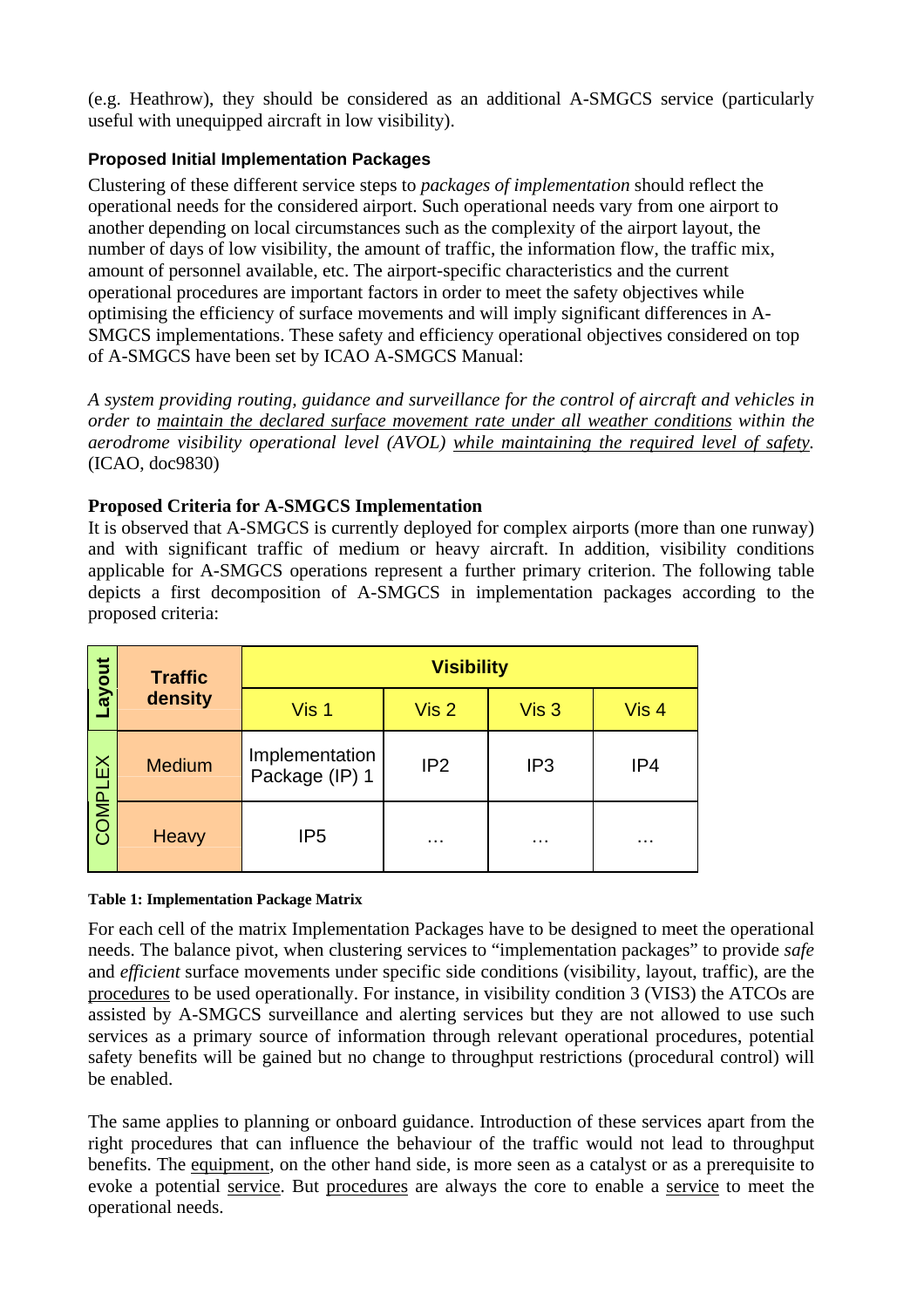Initial procedures developed in EMMA are outlined in the D135 EMMA Operational Requirement Document. These initial procedures for higher A-SMGCS levels are still lacking of maturity but are used as a starting point to form EMMA implementation packages. In the successor project EMMA2 these procedures will be tested in simulation exercises and updated by the gained results.

#### **Implementation Package 1**

Concerning [Table 1](#page-2-0) this IP is aimed a complex airport ( $>$  one RWY) with medium traffic density (< 35 movements/h) operating under VIS1. That is, the ATCO can control the traffic by visual reference at all times and everywhere and the traffic is not as heavy as the ATCOs or Pilots reach their mental capacity limits. A-SMGCS shall help here to provide surveillance (position and identification = S1) of aircraft and vehicles on the airport manoeuvring area to enhance ATCO's situation awareness (SA), to complete ATCOs situation assessment (e.g. who is who in a taxi queue far away from the control Tower or to allow them to go without pilot position reports). Further on, a runway safety net (C1) helps to prevent runway incursions. All this would contribute to safety and efficiency.

*Optional*: Since an Airport Moving Map (AMM) with its basic service (showing the position on the ground) is independent on ground equipage, Airlines and Airports could equip their aircraft and vehicle fleets with an AMM  $(A1 + V1)$  to increase the pilot's and driver's situation awareness what would increase safety again. Automatic routing or ROP  $(R3/R4^2)$  $(R3/R4^2)$  $(R3/R4^2)$  could be initiated when the surface movements are identified as too inefficient compared to runway or gate capacity. When the route is known to the system it can be transferred onboard via data link provided that aircraft are equipped with CPDLC service (A2) and provided that an input device for the ATCO and proper procedures are available.

#### **Implementation Package 2[3](#page-3-1)**

The side conditions with IP2 are the same as with IP1 except that VIS2 is predominating now, i.e. the ATCO cannot see the traffic outside. Therefore, the  $ATCO<sup>4</sup>$  $ATCO<sup>4</sup>$  $ATCO<sup>4</sup>$  should be provided with a surveillance that covers the complete movement area with position and identification information of all aircraft (S2). Since pilots and vehicle drivers can still see and avoid each other, conflict alerting service is concentrated on the runways (C1) where providing separation is the most difficult and safety critical part.

*Optional*: A Ground Traffic display showing the surrounding traffic by receiving TIS-B information  $(A2 + V2)$  would be an option to increase safety. As surveillance covers the whole airport also conflict alerting extended to the taxiway could be implemented (C2). However, detection of conflicts on taxiways by automation is a very complex task because much information has to be known to the control function, e.g. the cleared taxi route. That is why, it is assumed that *see and be seen* seems to be rather efficient with VIS2<sup>[5](#page-3-3)</sup>. When the route is known to A-SMGCS CPDLC (A2) can be implemented as well to increase safety and efficiency.

#### **Implementation Package 3**

Visibility decreases further so that pilots are not able to see and avoid each other anymore (VIS3). Conditional taxi clearances (e.g. "follow CSA123") that base on the pilots ability to see and avoid the other traffic cannot be applied anymore. Currently ATCOs take into account these

 $\overline{a}$ 

<span id="page-3-0"></span><sup>&</sup>lt;sup>2</sup> Manual (R1) and semi-automatic (R2) routing are identified as implementation steps and are certainly needed to evolve automatic routing (R3) at an airport. However, working with R1 and R2 are rated as too inefficient as they would support the ATCOs – therefore these first implementation steps are not considered with A-SMGCS implementation packages. 3

In general, IP2 complies with EUROCONTROL implementation levels  $1&2.2$ .

<span id="page-3-2"></span><span id="page-3-1"></span><sup>&</sup>lt;sup>4</sup> At some airports there is a separate Apron or Ramp Control that are not ANSP. However, within this context the ATCO term is also used for non-ANSP control units.

<span id="page-3-3"></span><sup>&</sup>lt;sup>5</sup> Has to be proven.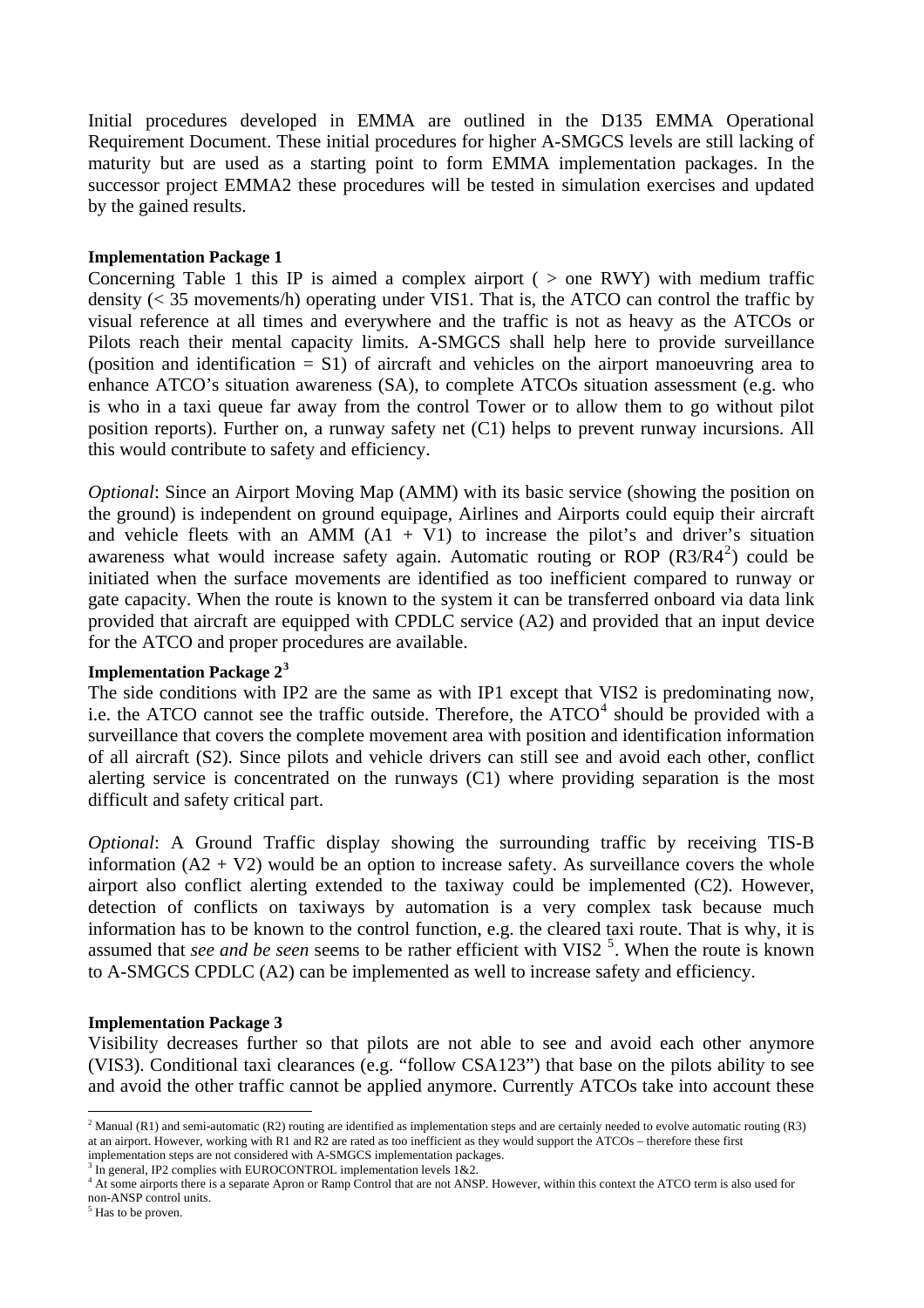new limitations and give taxi instruction following procedural control operations (one aircraft only within a segmented area). Those procedures for low visibility operations (LVO) (PANS ATM, doc4444, §7.10) maintain safety (as the topmost objective) but on the expense of throughput.

A solution to maintain safety and throughput would be that aircraft are still able to see and avoid each other by providing them a step 2 onboard service (A2). A2 enables them to see the surrounding traffic by receiving surveillance information from ground stations (Ground traffic display enabled by ADS-B in and TIS-B). The main issue with this solution is the transition phase: It would be needed that all movements are equipped with this service because nonequipped movements cannot avoid other ones and they cannot be controlled in a mixed mode environment. Even when A2 would be the best solution it cannot be assumed that all aircraft are equipped from one day to the next. That is why this solution cannot be preferred for the near future.

A first interims solution would be to assist the  $\triangle TCO^6$  $\triangle TCO^6$  to provide the control service for all movements on the movement area. The runway safety net (C1) would be extended to the taxiways and aprons  $(C2 + C4)$  including a route deviation alerting service  $(C3)$ . To make the route known to the system, automatic routing should be available (R3). Surveillance would have been extended to step 3 (S3), what would enable the ATCO to provide traffic information to aircraft and vehicles for the apron area as well. But as control of the whole apron area would be hard to achieve on the basis of its surveillance display, the ATCO would only be responsible for designated areas of the apron area (taxi lanes, active stands, passive stands). Only authorised movements (vehicles must be equipped and must ask for permission to enter) would be permitted to use such areas. Other movements would be restricted to parts of those areas (ICAO doc 9830, §3.5.16.3).

A second and perhaps more likely interims solution would be to equip vehicles, which have to move on these designated areas, with a ground traffic display (V2). This would enable them to avoid conflicts with moving aircraft and they could move without regard of the ATCO.

Which solution will be applied finally is much dependent on the airport layout, local procedures, and decisions met by the local stakeholders.

*Optional:* Since S2 is available (includes TIS-B) a ground traffic display (A2) could be used by the airlines to increase situation awareness and efficiency of taxi movements. Routing can be extended to a ROP (R4) when cost/benefit data support this implementation.

#### **Implementation Package 4**

Visibility is now insufficient to taxi by visual reference. Onboard service has to be extended to step 3 (A3) that includes a head-up display (HUD) that enhances the pilot's local situation awareness by a HUD scene linked enhanced outside view. Step 2 surveillance (S2) and step 2 control (C2) assist the ATCOs and provide them the required situation awareness. Vehicles are equipped with ground traffic displays (V2) whereby they can move without additional traffic information from ATCO.

#### *Optional*:

Service to flight crews can be extended by an auto steering function (A4), which keeps the aircraft on the yellow taxi line automatically. Additionally, alerting can be extended to the apron

<span id="page-4-0"></span> $\overline{a}$ <sup>6</sup> At some airports there is a separate Apron or Ramp Control that are not ANSP. However, within this context the ATCO term is also used for non-ANSP control units.